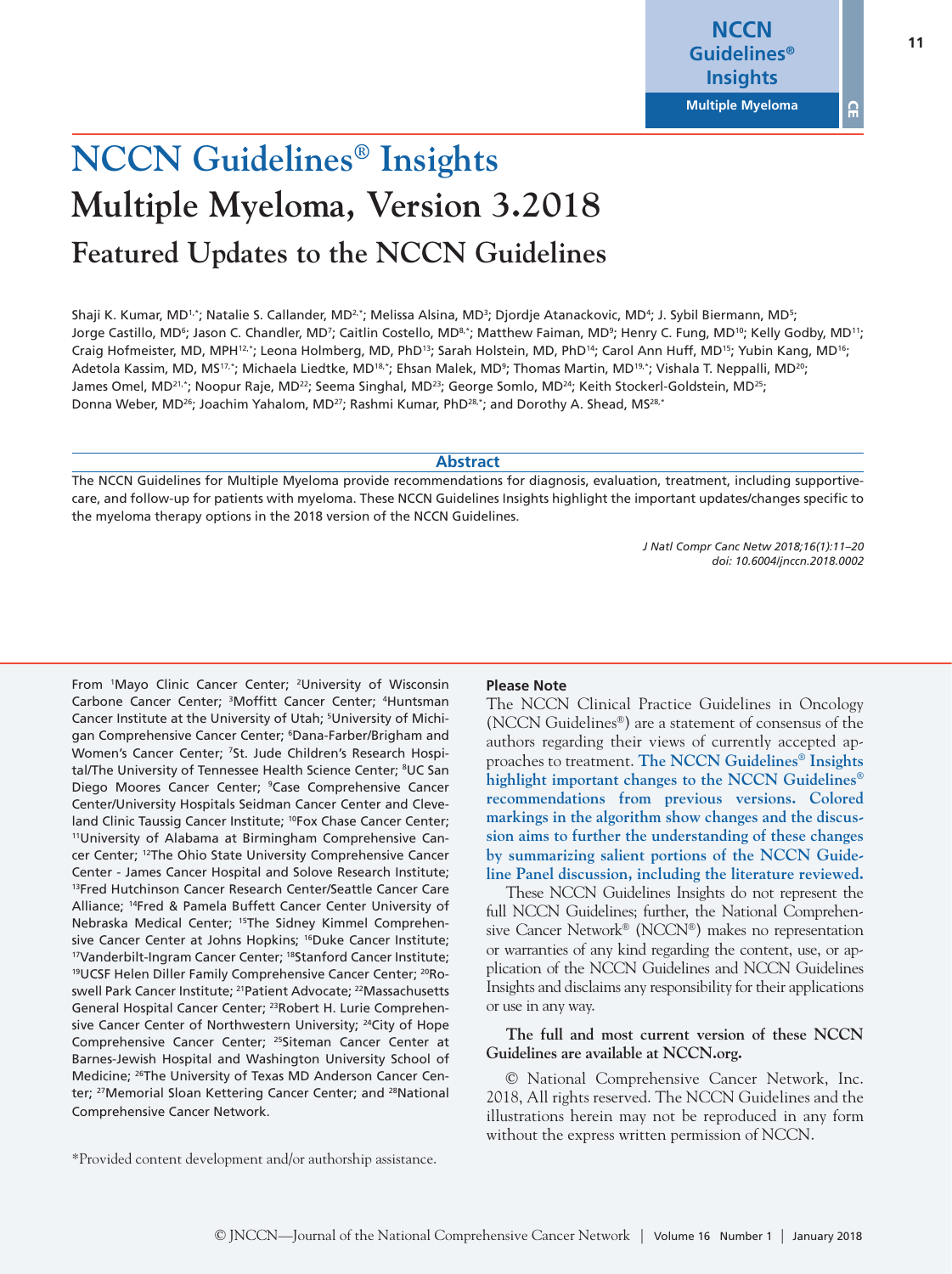## **NCCN: Continuing Education**

**Target Audience:** This activity is designed to meet the educational needs of physicians, nurses, and pharmacists involved in the management of patients with cancer.

٣J

#### **Accreditation Statement NCCN**

**Physicians:** National Comprehensive Cancer Network is accredited by the Accreditation Council for Continuing Medical Education (ACCME) to provide continuing medical education for physicians.

NCCN designates this journal-based CE activity for a maximum of 1.0 *AMA PRA Category 1 Credit™*. Physicians should claim only the credit commensurate with the extent of their participation in the activity.

**Nurses:** National Comprehensive Cancer Network is accredited as a provider of continuing nursing education by the American Nurses Credentialing Center`s Commission on Accreditation.

NCCN designates this educational activity for a maximum of 1.0 contact hour.



**Pharmacists:** National Comprehensive Cancer Network is accredited by the Accreditation Council for Pharmacy Education as a provider of continuing pharmacy education.

NCCN designates this knowledge-based continuing education activity for 1.0 contact hour (0.1 CEUs) of continuing education credit. UAN: 0836-0000-18-001-H01-P

All clinicians completing this activity will be issued a certificate of participation. To participate in this journal CE activity: 1) review the educational content; 2) take the posttest with a 66% minimum passing score and complete the evaluation at **http:// education.nccn.org/node/82370**; and 3) view/print certificate.

**Pharmacists:** You must complete the posttest and evaluation within 30 days of the activity. Continuing pharmacy education credit is reported to the CPE Monitor once you have completed the posttest and evaluation and claimed your credits. Before completing these requirements, be sure your NCCN profile has been updated with your NAPB e-profile ID and date of birth. Your credit cannot be reported without this information. If you have any questions, please e-mail education@nccn.org.

Release date: January 10, 2018; Expiration date: January 10, 2019

#### **Learning Objectives:**

Upon completion of this activity, participants will be able to:

- Integrate into professional practice the updates to the NCCN Guidelines for Multiple Myeloma
- Describe the rationale behind the decision-making process for developing the NCCN Guidelines for Multiple Myeloma

# **Disclosure of Relevant Financial Relationships**

The NCCN staff listed below discloses no relevant financial relationships:

Kerrin M. Rosenthal, MA; Kimberly Callan, MS; Genevieve Emberger Hartzman, MA; Erin Hesler; Kristina M. Gregory, RN, MSN, OCN; Rashmi Kumar, PhD; Karen Kanefield; and Kathy Smith.

#### **Individuals Who Provided Content Development and/or Authorship Assistance:**

**Shaji K. Kumar, MD,** Panel Chair, has disclosed that he is a scientific advisor for Amgen, Inc.; Bristol-Myers Squibb Company; Celgene Corporation; Janssen Pharmaceutica Products, LP; GlycoMimetics; Sanofi-Aventis U.S.; and Takeda Pharmaceuticals North America, Inc. He receives grant/research support from Abbott Laboratories; Amgen Inc.; Celgene Corporation; Janssen Pharmaceutica Products, LP; Novartis Pharmaceuticals Corporation; sanofiaventis U.S.; and Takeda Pharmaceuticals North America, Inc. He also receives consulting fees/honoraria from Kesios Therapeutics; NOXXON Pharma AG; and SkylineDx.

**Natalie S. Callander, MD,** Vice Chair, has disclosed that she has no relevant financial relationships.

**Caitlin Costello, MD,** Panel Member, has disclosed that she has no relevant financial relationships.

**Craig Hofmeister, MD, MPH,** Panel Member, has disclosed that he serves as a scientific advisor for Celgene Corporation. He also receives grant/research support from Celgene Corporation; Janssen Pharmaceutica Products, LP; and Takeda Pharmaceuticals North America, Inc.

**Adetola Kassim, MD, MS,** Panel Member, has disclosed that he has no relevant financial relationships.

**Michaela Liedtke, MD,** Panel Member, has disclosed that she receives grant/research support and consulting fees/honoraria from Prothena Corporation; Pfizer, Inc.; and Amgen, Inc. She also receives consulting fees/honoraria from Caelum Biosciences, Inc., and receives grant/research support from Takeda Pharmaceuticals North America, Inc.; Celgene Corporation; BlueBirdbio; Gilead Sciences, Inc.; Genetech, Inc.; and Roche Laboratories, Inc. **Thomas Martin, MD,** Panel Member, has disclosed that he receives grant/research support from Amgen Inc.; sanofi-aventis U.S.; and Genzyme

Corporation. **James Omel, MD,** Panel Member, has disclosed that he has no relevant financial relationships.

**Dorothy A. Shead, MS,** Director, Patient Information Operations, NCCN, has disclosed that she has no relevant financial relationships.

This activity is supported by educational grants from AstraZeneca, Celldex Therapeutics, Celgene Corporation, Genentech, Jazz Pharmaceuticals, Inc., Novartis Pharmaceuticals Corporation, and Seattle Genetics, Inc. This activity is supported by independent educational grants from AbbVie, Merck & Co., Inc. and NOVOCURE.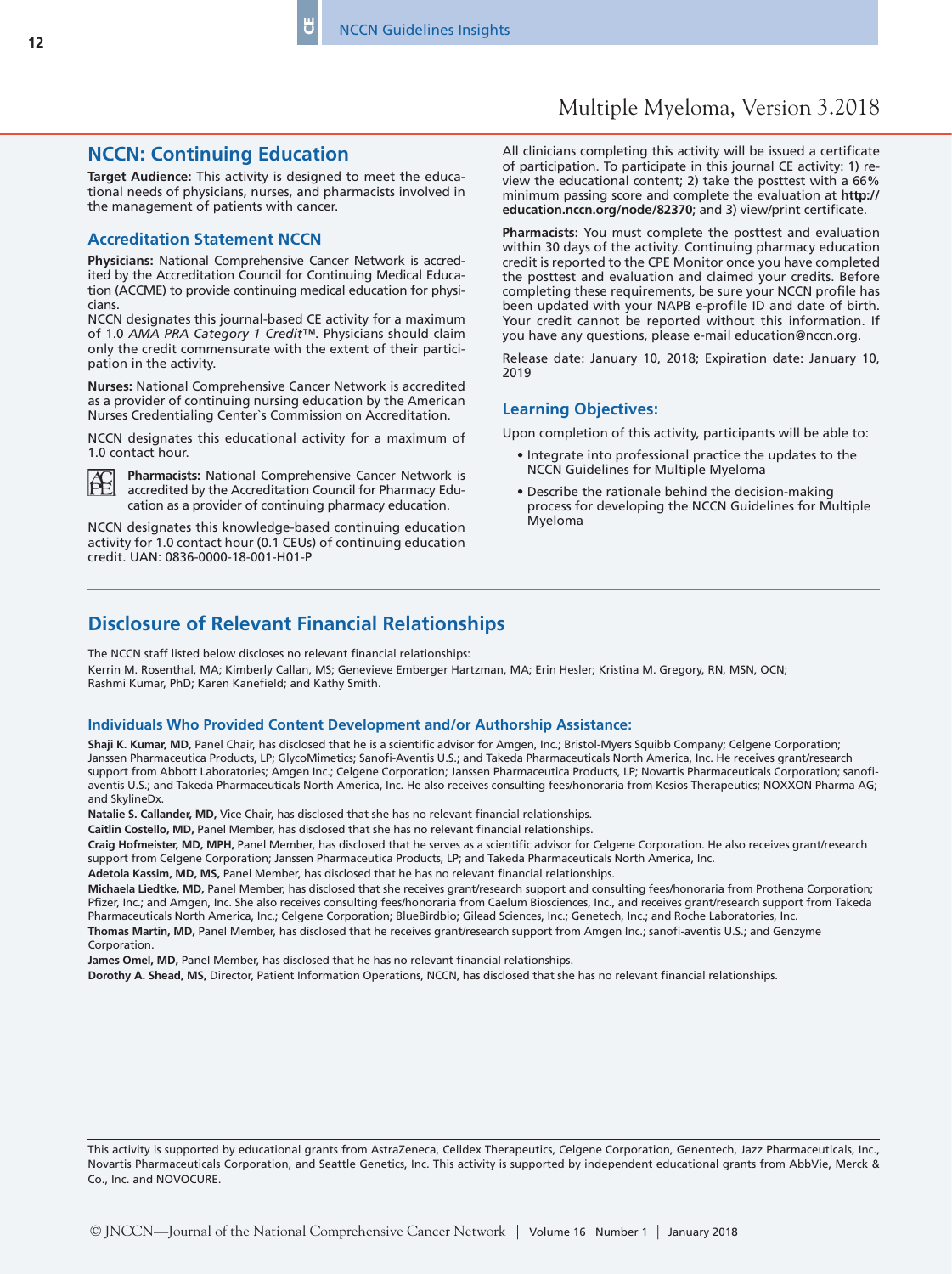#### **MYELOMA THERAPY1-4**

Exposure to myelotoxic agents (including alkylating agents and nitrosoureas) should be limited to avoid compromising stem cell reserve prior to stem cell harvest in patients who may be candidates for transplants.

#### **PRIMARY THERAPY FOR TRANSPLANT CANDIDATES (assess for response after each cycle)**

#### **Preferred Regimens**

**• Bortezomib/lenalidomide5/dexamethasone (category 1)**

**• Bortezomib/cyclophosphamide/dexamethasone6**

**Other Recommended Regimens**

**• Bortezomib/doxorubicin/dexamethasone (category 1)**

**• Carfilzomib7,8/lenalidomide5/dexamethasone**

**• Ixazomib/lenalidomide5/dexamethasone (category 2B)**

**Useful In Certain Circumstances**

**• Bortezomib/dexamethasone (category 1)<sup>9</sup>**

**• Bortezomib/thalidomide/dexamethasone (category 1)**

**• Lenalidomide5/dexamethasone (category 1)9**

**• Dexamethasone/thalidomide/cisplatin/doxorubicin/cyclophosphamide/etoposide/bortezomib (VTD-PACE)**

2Herpes zoster prophylaxis for patients treated with proteasome inhibitors or daratumumab.

3Subcutaneous bortezomib is the preferred method of administration.

4Full-dose aspirin recommended with immunomodulator-based therapy. Therapeutic anticoagulation recommended for those at high risk for thrombosis.

5Consider harvesting peripheral blood stem cells prior to prolonged exposure to lenalidomide. <sup>6</sup>Preferred initial treatment in patients with acute renal insufficiency. Consider switching to bortezomib/lenalidomide/dexamethasone after renal function improves.

7Optimal dosing in this regimen has not been defined.

8Can potentially cause cardiac and pulmonary toxicity, especially in elderly patients.

9Triplet regimens should be used as the standard therapy for patients with multiple myeloma; however, elderly or frail patients may be treated with doublet regimens.

Version 3.2018 © National Comprehensive Cancer Network, Inc. 2018, All rights reserved. The NCCN Guidelines® and this illustration may not be reproduced in any form with-Version 3.2018 © National Comprehensive Cancer Network, Inc. 2018, All rights reserved. The NCCN Guidelines® and this illustration may not be reproduced in any form with-<br>out the express written permission of NCCN®.

#### **NCCN Categories of Evidence and Consensus**

**Category 1:** Based upon high-level evidence, there is uniform NCCN consensus that the intervention is appropriate.

**Category 2A:** Based upon lower-level evidence, there is uniform NCCN consensus that the intervention is appropriate.

**Category 2B:** Based upon lower-level evidence, there is NCCN consensus that the intervention is appropriate.

**Category 3:** Based upon any level of evidence, there is major NCCN disagreement that the intervention is appropriate.

**All recommendations are category 2A unless otherwise noted.**

**Clinical trials: NCCN believes that the best management for any patient with cancer is in a clinical trial. Participation in clinical trials is especially encouraged.**

#### **Overview**

Multiple myeloma (MM) is characterized by the neoplastic proliferation of plasma cell clones that produce monoclonal immunoglobulin. These plasma cell clones proliferate in the bone marrow causing skeletal damage, a hallmark of MM. Other diseaserelated complications include hypercalcemia, renal insufficiency, anemia, and infections. MM accounts for approximately 1.8% of all cancers and slightly more than 17% of hematologic malignancies in the United States.<sup>1</sup> The American Cancer Society has estimated that 30,280 new MM cases will occur in the United States in 2017, with an estimated 12,590 deaths.<sup>1</sup>

The NCCN MM Panel has developed guidelines for the management of patients with various plasma cell neoplasms, including solitary plasmacytoma, smoldering myeloma, MM, systemic light-chain amyloidosis, and Waldenström's macroglobulinemia. These NCCN Clinical Practice Guidelines in Oncology (NCCN Guidelines) are updated annually,

**(1 OF 3)**

<sup>&</sup>lt;sup>1</sup>Selected, but not inclusive of all regimens.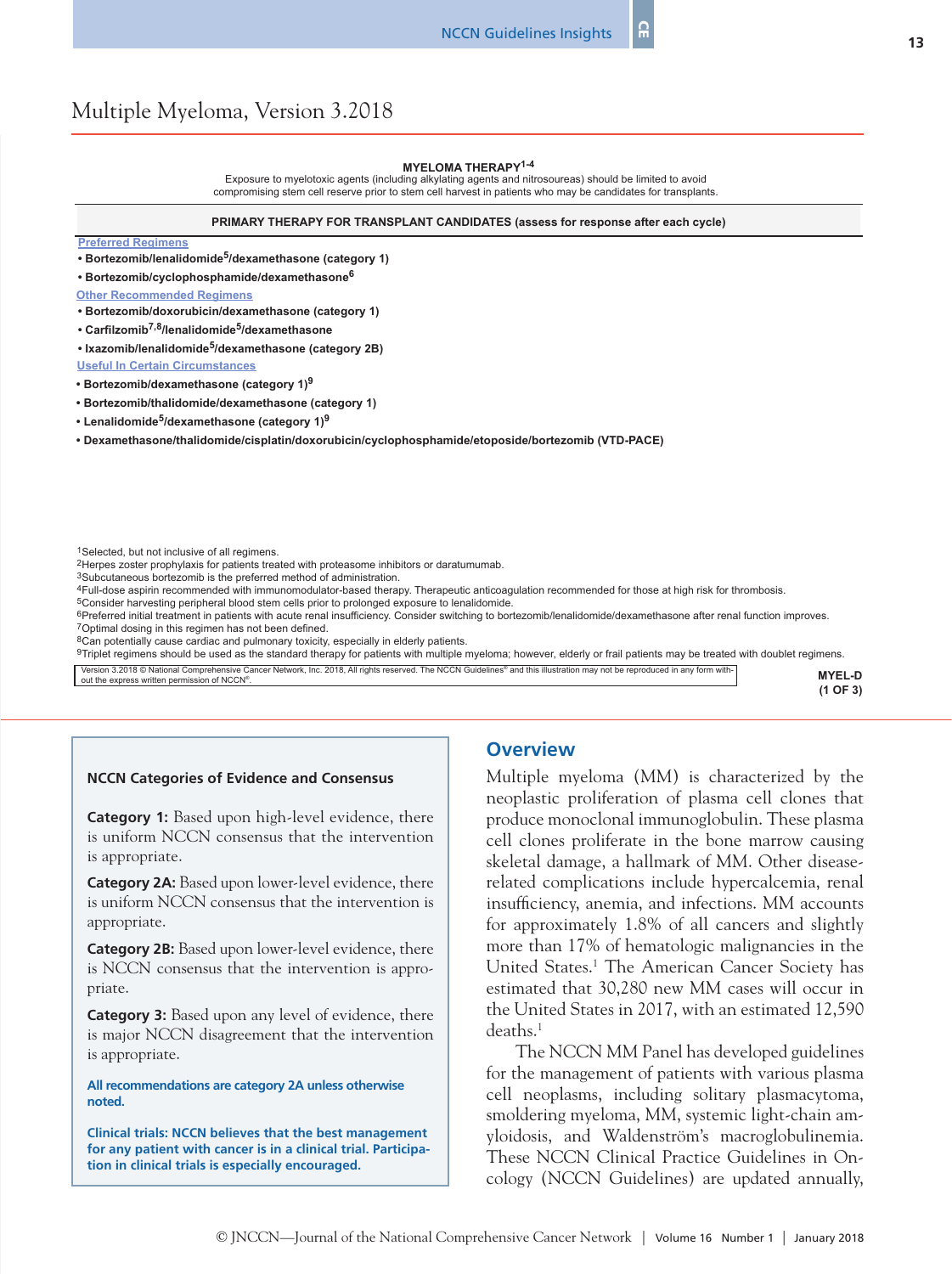CE

# Multiple Myeloma, Version 3.2018

| <b>MYELOMA THERAPY<sup>1-4</sup></b>                                                                                                                                                                                                        |                                                                                                                                                                            |  |
|---------------------------------------------------------------------------------------------------------------------------------------------------------------------------------------------------------------------------------------------|----------------------------------------------------------------------------------------------------------------------------------------------------------------------------|--|
| PRIMARY THERAPY FOR NON-TRANSPLANT CANDIDATES (assess for response after each cycle)                                                                                                                                                        |                                                                                                                                                                            |  |
| <b>Preferred Regimens</b>                                                                                                                                                                                                                   |                                                                                                                                                                            |  |
| • Bortezomib/lenalidomide/dexamethasone (category 1)                                                                                                                                                                                        |                                                                                                                                                                            |  |
| • Lenalidomide/low-dose dexamethasone (category 1)9,10                                                                                                                                                                                      |                                                                                                                                                                            |  |
| • Bortezomib/cyclophosphamide/dexamethasone <sup>6</sup>                                                                                                                                                                                    |                                                                                                                                                                            |  |
| <b>Other Recommended Regimens</b>                                                                                                                                                                                                           |                                                                                                                                                                            |  |
| • Carfilzomib <sup>8</sup> /lenalidomide/dexamethasone                                                                                                                                                                                      |                                                                                                                                                                            |  |
| • Carfilzomib <sup>8</sup> /cyclophosphamide/dexamethasone                                                                                                                                                                                  |                                                                                                                                                                            |  |
| · Ixazomib/lenalidomide/dexamethasone                                                                                                                                                                                                       |                                                                                                                                                                            |  |
| <b>Useful In Certain Circumstances</b>                                                                                                                                                                                                      |                                                                                                                                                                            |  |
| • Bortezomib/dexamethasone <sup>9</sup>                                                                                                                                                                                                     |                                                                                                                                                                            |  |
| <b>MAINTENANCE THERAPY</b>                                                                                                                                                                                                                  |                                                                                                                                                                            |  |
|                                                                                                                                                                                                                                             |                                                                                                                                                                            |  |
| <b>Preferred Regimens</b><br>• Lenalidomide <sup>11</sup> (category 1)                                                                                                                                                                      |                                                                                                                                                                            |  |
| <b>Other Recommended Regimens</b>                                                                                                                                                                                                           |                                                                                                                                                                            |  |
| · Bortezomib                                                                                                                                                                                                                                |                                                                                                                                                                            |  |
|                                                                                                                                                                                                                                             | <sup>8</sup> Can potentially cause cardiac and pulmonary toxicity, especially in elderly                                                                                   |  |
|                                                                                                                                                                                                                                             | patients.                                                                                                                                                                  |  |
|                                                                                                                                                                                                                                             | <sup>9</sup> Triplet regimens should be used as the standard therapy for patients with<br>multiple myeloma; however, elderly or frail patients may be treated with doublet |  |
| <sup>1</sup> Selected, but not inclusive of all regimens.                                                                                                                                                                                   | regimens.                                                                                                                                                                  |  |
| <sup>2</sup> Herpes zoster prophylaxis for patients treated with proteasome inhibitors or<br>daratumumab.                                                                                                                                   | <sup>10</sup> Continuously until progression. Benboubker L, Dimopoulos MA, Dispenzieri<br>A, et al. Lenalidomide and dexamethasone in transplant-ineligible patients with  |  |
| <sup>3</sup> Subcutaneous bortezomib is the preferred method of administration.                                                                                                                                                             | myeloma. N Engl J Med 2014;371:906-917.                                                                                                                                    |  |
| <sup>4</sup> Full-dose aspirin recommended with immunomodulator-based therapy. Therapeutic                                                                                                                                                  | <sup>11</sup> There appears to be an increased risk for secondary cancers, especially                                                                                      |  |
| anticoagulation recommended for those at high risk for thrombosis.<br><sup>6</sup> Preferred initial treatment in patients with acute renal insufficiency. Consider                                                                         | with lenalidomide maintenance following transplant. The benefits and risks<br>of maintenance therapy vs. secondary cancers should be discussed with                        |  |
| switching to bortezomib/lenalidomide/dexamethasone after renal function improves.                                                                                                                                                           | patients.                                                                                                                                                                  |  |
| Version 3.2018 © National Comprehensive Cancer Network, Inc. 2018, All rights reserved. The NCCN Guidelines® and this illustration may not be reproduced in any form with-<br><b>MYEL-D</b><br>out the express written permission of NCCN®. |                                                                                                                                                                            |  |
|                                                                                                                                                                                                                                             | $(2$ OF $3)$                                                                                                                                                               |  |

and sometimes more often if new high-quality clinical data that impact the care of affected individuals become available.

These NCCN Guidelines Insights focus on updates to the 2018 version of the NCCN Guidelines for MM, including those regarding therapy options for both newly diagnosed and relapsed/refractory (R/R) MM.

There are several classes of agents used for the treatment of MM, such as proteasome inhibitors (PIs), immunomodulatory drugs (IMiDs), histone deacetylase inhibitors, monoclonal antibodies, alkylators, and steroids. These drugs are combined as doublets, triplets, and/or multiple drug regimens for treating MM, thus making the choice of optimal therapy at diagnosis and relapse quite challenging. In the 2018 version, the NCCN panel has categorized all MM therapy regimens as "preferred," "other recommended," or "useful under certain circumstances." The purpose of classifying regimens is to provide guidance on treatment selection considering the evidence, relative efficacy, toxicity, and other factors, such as preexisting comorbidities (eg, peripheral neuropathy [PN], renal insufficiency), nature of the disease, and, in some cases, access to agents.

The guidelines list regimens recommended by the NCCN MM Panel for newly diagnosed transplant-eligible and non–transplant-eligible candidates, maintenance therapy, and previously treated myeloma (MYEL-D, 1–3; pages 13–15). The panel notes that this list is a selected one and not inclusive of all regimens used for the management of MM**.**

# **Updates to Treatment Options for Newly Diagnosed MM**

For treatment of newly diagnosed transplant-eligible patients, bortezomib-based triple-drug regimens listed as preferred options include bortezomib/lenalidomide/dexamethasone (VRd) and bortezomib/cyclophosphamide/dexamethasone (VCd). After VRd demonstrated tolerability and efficacy in patients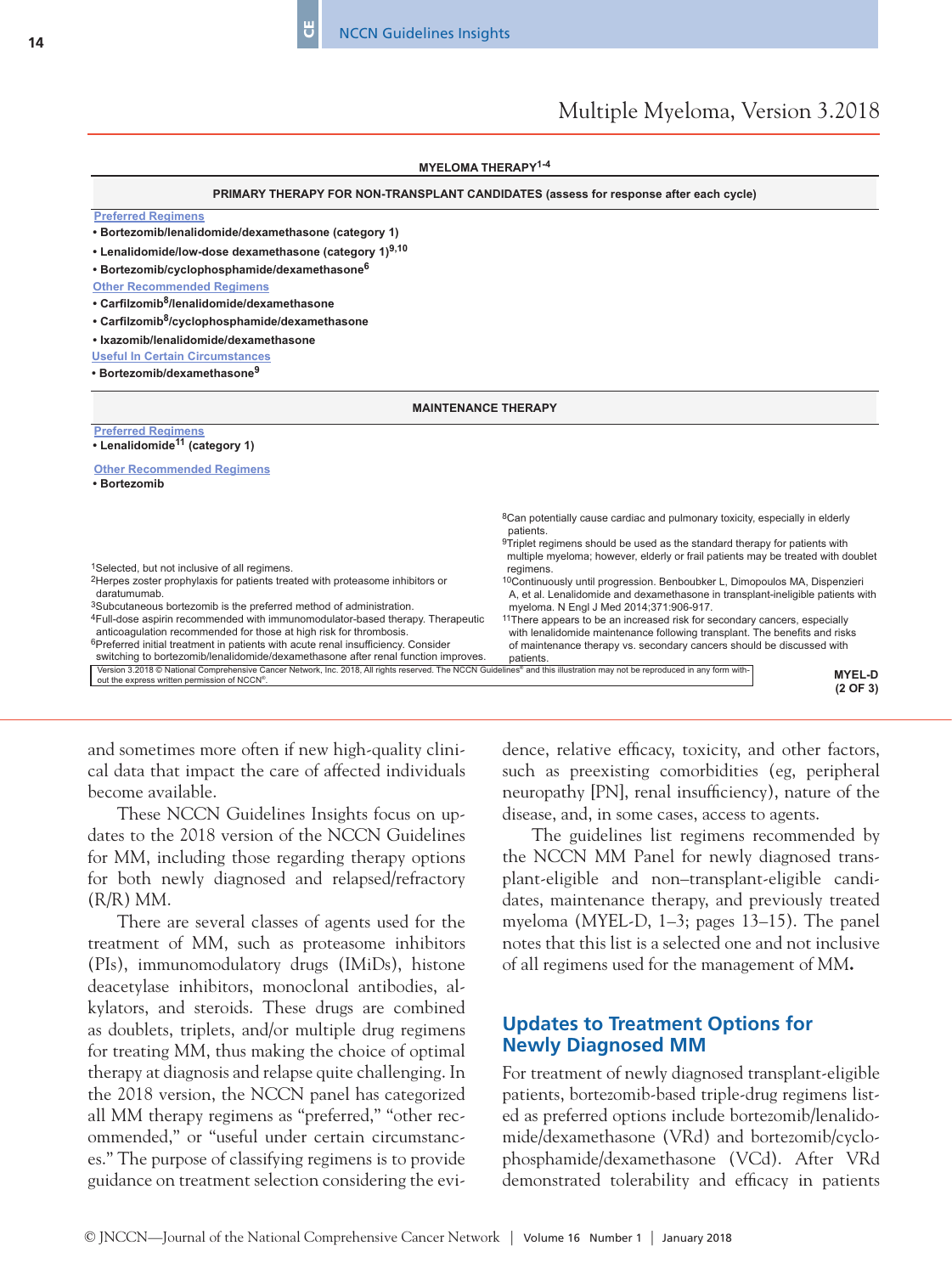| MYELOMA THERAPY <sup>1-4,12</sup> |  |
|-----------------------------------|--|
|-----------------------------------|--|

| Therapy for Previously Treated Multiple Myeloma (assess for response after each cycle)                                                                                                                                                                                                                                                                                                                                                                                                                                                                                                                                                                                                                                                                                                                                                                                                                                                                                                                                                                                                                                                                                                                                                                                  |                                                                                                                                                                                                                                                                                                                                                                                                                                                                                                                                                                                                                                                                                                                                                                                                                                                                                                                                                                                                                                                                                                                                                                                           |  |
|-------------------------------------------------------------------------------------------------------------------------------------------------------------------------------------------------------------------------------------------------------------------------------------------------------------------------------------------------------------------------------------------------------------------------------------------------------------------------------------------------------------------------------------------------------------------------------------------------------------------------------------------------------------------------------------------------------------------------------------------------------------------------------------------------------------------------------------------------------------------------------------------------------------------------------------------------------------------------------------------------------------------------------------------------------------------------------------------------------------------------------------------------------------------------------------------------------------------------------------------------------------------------|-------------------------------------------------------------------------------------------------------------------------------------------------------------------------------------------------------------------------------------------------------------------------------------------------------------------------------------------------------------------------------------------------------------------------------------------------------------------------------------------------------------------------------------------------------------------------------------------------------------------------------------------------------------------------------------------------------------------------------------------------------------------------------------------------------------------------------------------------------------------------------------------------------------------------------------------------------------------------------------------------------------------------------------------------------------------------------------------------------------------------------------------------------------------------------------------|--|
| <b>Preferred Reaimens</b><br>• Repeat primary induction therapy<br>(if relapse at >6 mo)<br>· Bortezomib/lenalidomide/dexamethasone<br>• Carfilzomib (twice weekly) <sup>8</sup> /dexamethasone (category 1) <sup>9</sup><br>• Carfilzomib <sup>8</sup> /lenalidomide/dexamethasone (category 1) <sup>13</sup>                                                                                                                                                                                                                                                                                                                                                                                                                                                                                                                                                                                                                                                                                                                                                                                                                                                                                                                                                          | • Daratumumab <sup>14</sup> /bortezomib/dexamethasone (category 1)<br>• Daratumumab <sup>14</sup> /lenalidomide/dexamethasone (category 1)<br>• Elotuzumab <sup>15</sup> /lenalidomide/dexamethasone (category 1) <sup>13</sup><br>• Ixazomib <sup>17</sup> /lenalidomide/dexamethasone (category 1) <sup>13</sup>                                                                                                                                                                                                                                                                                                                                                                                                                                                                                                                                                                                                                                                                                                                                                                                                                                                                        |  |
| Other Recommended Regimens<br>• Bendamustine/bortezomib/dexamethasone<br>· Bendamustine/lenalidomide/dexamethasone<br>• Bortezomib/liposomal doxorubicin/dexamethasone (category 1)<br>· Bortezomib/cyclophosphamide/dexamethasone<br>• Carfilzomib <sup>8</sup> /cyclophosphamide/dexamethasone<br>• Carfilzomib (weekly) <sup>8</sup> /dexamethasone <sup>9</sup><br>• Cyclophosphamide/lenalidomide/dexamethasone<br>• Bortezomib/dexamethasone (category 1) <sup>9</sup><br>• Daratumumab <sup>14,16</sup><br>• Daratumumab <sup>14</sup> /pomalidomide <sup>20</sup> /dexamethasone<br>• Elotuzumab/bortezomib/dexamethasone<br>• Ixazomib <sup>17</sup> /dexamethasone <sup>9</sup>                                                                                                                                                                                                                                                                                                                                                                                                                                                                                                                                                                               | • Ixazomib/pomalidomide <sup>20</sup> /dexamethasone<br>• Lenalidomide/dexamethasone <sup>18</sup> (category 1) <sup>9</sup><br>• Panobinostat <sup>19</sup> /bortezomib/dexamethasone (category 1)<br>• Panobinostat <sup>19</sup> /carfilzomib <sup>8,9</sup><br>• Panobinostat <sup>19</sup> /lenalidomide/dexamethasone<br>• Pomalidomide <sup>20</sup> /cyclophosphamide/dexamethasone<br>• Pomalidomide <sup>20</sup> /dexamethasone <sup>18</sup> (category 1) <sup>9</sup><br>• Pomalidomide <sup>20</sup> /bortezomib/dexamethasone<br>• Pomalidomide <sup>20</sup> /carfilzomib <sup>8</sup> /dexamethasone                                                                                                                                                                                                                                                                                                                                                                                                                                                                                                                                                                     |  |
| <b>Useful In Certain Circumstances</b><br>• Bendamustine<br>• Dexamethasone/cyclophosphamide/etoposide/cisplatin (DCEP) <sup>21</sup>                                                                                                                                                                                                                                                                                                                                                                                                                                                                                                                                                                                                                                                                                                                                                                                                                                                                                                                                                                                                                                                                                                                                   | • Dexamethasone/thalidomide/cisplatin/doxorubicin/<br>cyclophosphamide/etoposide (DT-PACE) <sup>21</sup> ± bortezomib (VTD-<br>PACE <sup>21</sup><br>• High-dose cyclophosphamide                                                                                                                                                                                                                                                                                                                                                                                                                                                                                                                                                                                                                                                                                                                                                                                                                                                                                                                                                                                                         |  |
| <sup>1</sup> Selected, but not inclusive of all regimens.<br><sup>2</sup> Herpes zoster prophylaxis for patients treated with proteasome inhibitors or daratumumab.<br><sup>3</sup> Subcutaneous bortezomib is the preferred method of administration.<br><sup>4</sup> Full-dose aspirin recommended with immunomodulator-based therapy. Therapeutic anticoagulation<br>recommended for those at high risk for thrombosis.<br><sup>8</sup> Can potentially cause cardiac and pulmonary toxicity, especially in elderly patients.<br>9Triplet regimens should be used as the standard therapy for patients with multiple myeloma; however,<br>elderly or frail patients may be treated with doublet regimens.<br><sup>12</sup> Consideration for appropriate regimen is based on the context of clinical relapse.<br>13 Clinical trials with these regimens primarily included patients who were lenalidomide-naive or with<br>lenalidomide-sensitive multiple myeloma.<br><sup>14</sup> May interfere with serological testing and cause false-positive indirect Coombs test.(See MYEL-E)<br>Version 3.2018 © National Comprehensive Cancer Network, Inc. 2018, All rights reserved. The NCCN Guidelines® and this illustration may not be reproduced in any form with- | <sup>15</sup> Indicated in combination with lenalidomide and dexamethasone for the treatment of patients who<br>have received one to three prior therapies.<br><sup>16</sup> Indicated for the treatment of patients who have received at least three prior therapies, including a<br>proteasome inhibitor (PI) and an immunomodulatory agent or who are double refractory to a PI and<br>immunomodulatory agent.<br><sup>17</sup> Indicated for the treatment of patients who have received at least one prior therapy.<br><sup>18</sup> Consider single-agent lenalidomide or pomalidomide for steroid-intolerant individuals.<br><sup>19</sup> Indicated for the treatment of patients who have received at least two prior regimens, including<br>bortezomib and an immunomodulatory agent.<br><sup>20</sup> Indicated for the treatment of patients who have received at least two prior therapies including<br>an immunomodulatory agent and a proteasome inhibitor and who have demonstrated disease<br>progression on or within 60 days of completion of the last therapy.<br><sup>21</sup> Generally reserved for the treatment of aggressive multiple myeloma.<br><b>MYEL-D</b> |  |
| out the express written permission of NCCN <sup>®</sup> .                                                                                                                                                                                                                                                                                                                                                                                                                                                                                                                                                                                                                                                                                                                                                                                                                                                                                                                                                                                                                                                                                                                                                                                                               | $(3$ OF $3)$                                                                                                                                                                                                                                                                                                                                                                                                                                                                                                                                                                                                                                                                                                                                                                                                                                                                                                                                                                                                                                                                                                                                                                              |  |

with newly diagnosed MM in phase II studies,  $2-4$  the pivotal phase III multicenter SWOG S0777<sup>5</sup> trial compared it with lenalidomide/dexamethasone. In this trial, newly diagnosed patients with MM were randomly assigned to receive 6 months of primary therapy with either VRd or lenalidomide/dexamethasone, each followed by maintenance therapy with lenalidomide/dexamethasone until progression or unacceptable toxicity. The group treated with VRd showed a significantly longer progression-free survival (PFS) of 43 versus 30 months (hazard ratio [HR], 0.712; 95% CI, 0.56–0.906) and improved median overall survival (OS) of 75 versus 64 months (HR, 0.709; 95% CI, 0.524–0.959).<sup>5</sup> Based on the significant improvement in PFS and OS seen with VRd, the NCCN panel included this regimen as a category 1, preferred option for the primary treatment of transplant-eligible and non–transplant-eligible patients with newly diagnosed MM (MYEL-D, 1 of 3; page 13).

For patients receiving lenalidomide-based regimens, the panel recommends harvesting peripheral blood stem cells before prolonged exposure to lenalidomide. Full-dose aspirin is recommended as thromboprophylaxis, and therapeutic anticoagulation is recommended for those at high risk for thrombosis. The NCCN panel recommends herpes prophylaxis in patients receiving bortezomib therapy (or other PIs) and those receiving anti-CD38 or elotuzumab monoclonal antibody therapy. Subcutaneous administration is the preferred route for bortezomib, based on the findings of the MMY-3021 trial showing that subcutaneous single-agent bortezomib had noninferior efficacy to intravenous bortezomib with regard to overall response rate (ORR) after 4 cycles.<sup>6</sup> Although time to progression and OS were similar in both groups,<sup>6,7</sup> patients receiving bortezomib subcutaneously experienced a significant reduction in PN (MYEL-D, 1 and 2 of 3; pages 13 and 14).

Data from phase II studies have demonstrated the tolerability and efficacy of VCd in the manage-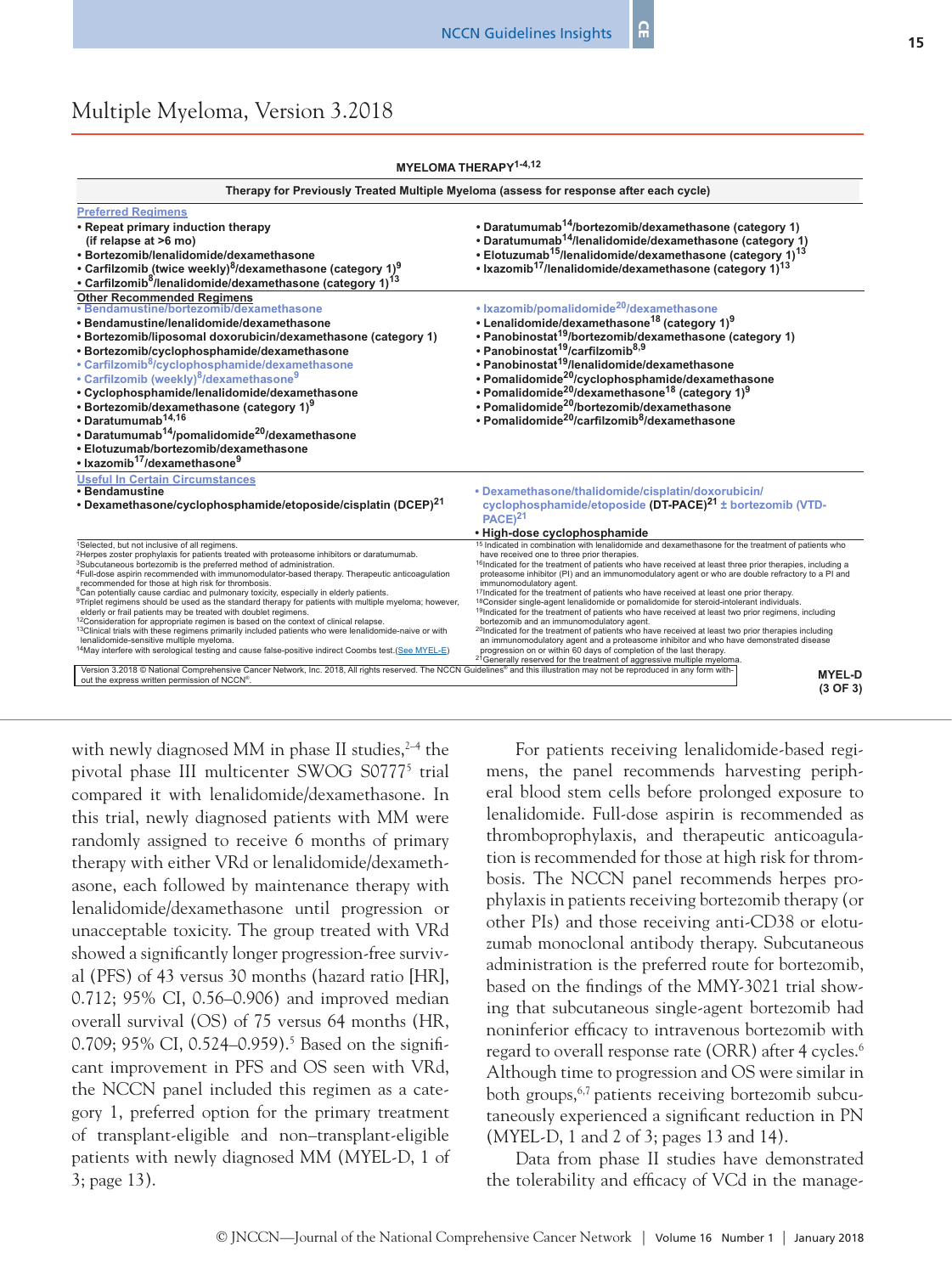ment of patients with newly diagnosed MM.<sup>3,8–11</sup> The NCCN MM Panel has included combination VCd in the list of primary treatments for both transplanteligible and non–transplant-eligible patients with newly diagnosed MM; this is a preferred option, especially in patients with acute renal insufficiency. According to the panel, patients can consider switching to VRd after renal function improves (MYEL-D, 1 and 2 of 3; pages 13 and 14).

ö

In addition to these bortezomib-based regimens, lenalidomide/low-dose dexamethasone is included as a category 1, preferred regimen for non–transplant-eligible patients. The international multicenter FIRST trial compared the efficacy and safety of lenalidomide/dexamethasone given continuously or for a fixed duration (72 weeks) with melphalan/ prednisone/thalidomide (MPT) in elderly non– transplant-eligible patients with newly diagnosed MM  $(n=1,623).$ <sup>12</sup> After a median follow-up of 37 months, risk of progression or death was reduced by 28% in patients receiving continuous lenalidomide/dexamethasone versus MPT (HR, 0.72; 95% CI, 0.61–0.85; *P<.*001).<sup>12</sup> An OS benefit was also seen in the lenalidomide/dexamethasone arm versus MPT (HR, 0.78; CI, 0.64–0.96; *P*=.02).12 Continuous lenalidomide/dexamethasone also reduced the risk of progression or death compared with 18 cycles of lenalidomide/dexamethasone (HR, 0.70; 95% CI, 0.89–1.20; *P*=.70), and demonstrated longer median OS.13

Results of the ECOG E4A03 trial,<sup>14</sup> which included elderly patients with MM, also demonstrated that lenalidomide/low-dose dexamethasone is a well-tolerated and effective regimen for transplanteligible and non–transplant-eligible patients. In this study, the OS rate was significantly higher with lenalidomide/low-dose dexamethasone compared with lenalidomide/high-dose dexamethasone.<sup>15</sup> The inferior survival outcome observed with high-dose dexamethasone was greatest in patients aged ≥65 years. Patients who did not proceed to autologous stem cell transplant (autoSCT) had an OS rate of 91% with lenalidomide/low-dose dexamethasone at the end of 2 years.15 The 3-year OS of patients who received 4 cycles of primary treatment with either dose followed by autoSCT was 92%, suggesting that lenalidomide and dexamethasone is a reasonable choice for primary therapy before SCT.15 However, it should be noted that the choice to proceed to SCT was not

# Multiple Myeloma, Version 3.2018

randomized, but rather based on physician and patient preference.

Based on the this evidence, lenalidomide/lowdose dexamethasone is listed as a category 1, preferred option in the NCCN Guidelines for non– transplant-eligible patients, especially those who are frail or elderly with standard-risk features. For transplant-eligible patients, lenalidomide/dexamethasone is listed as a category 1 option in the category "useful in certain circumstances," with a note that triple-drug regimens are preferred as primary therapy for transplant-eligible patients, although elderly or frail patients may be treated with doublet regimens (MYEL-D, 2 of 3; page 14).

The full list of recommended regimens for transplant-eligible and non–transplant-eligible candidates with newly diagnosed MM can be found on pages 13 and 14 (MYEL-D, 1 and 2 of 3).

### **Updates to Maintenance Therapy Recommendations**

In transplant-eligible patients, multiple phase III randomized trials have evaluated maintenance therapy with lenalidomide after autoSCT. $16,17$  A recent meta-analysis of 1,208 patients randomized to lenalidomide maintenance or placebo showed improved median PFS associated with lenalidomide maintenance (52.8 vs 23.5 months; HR, 0.48; 95% CI, 0.41–0.55).<sup>18</sup> At 7 years, OS was 62% in the lenalidomide maintenance group versus 50% for placebo or observation. In those with high-risk cytogenetics and International Staging System (ISS) stage III disease, a PFS benefit was seen with lenalidomide maintenance versus placebo, but not an OS benefit.

In non–transplant-eligible patients, several randomized trials have explored the benefit of maintenance therapy with lenalidomide after completion of primary therapy. Data from the phase III MM015 study show that lenalidomide maintenance after melphalan/prednisone/lenalidomide primary therapy significantly reduced the risk of disease progression and increased PFS.19 In the FIRST trial, use of lenalidomide until disease progression was associated with superior PFS compared with a fixed duration of lenalidomide.<sup>13</sup> Updated survival analysis from the CALGB 100104 (Alliance) study at a median follow-up of 91 months reported a median time to progression of 57.3 months (95% CI, 44.2–73.3)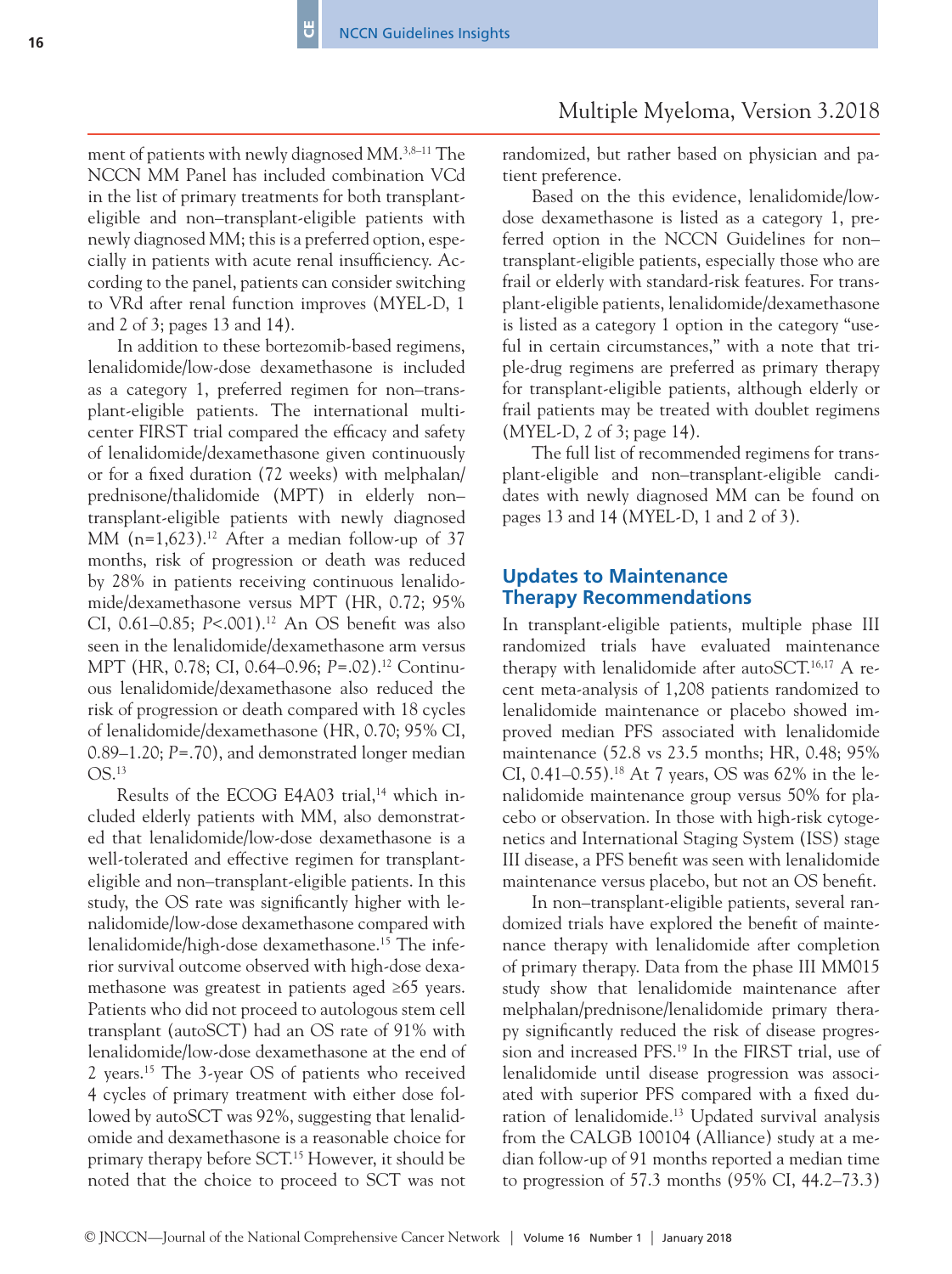with lenalidomide and 28.9 months (95% CI, 23.0– 36.3) with placebo (HR, 0.57; 95% CI, 0.46–0.71; *P*<.0001).20

Several reports show higher incidences of secondary malignancies when lenalidomide is used as maintenance therapy post-SCT or in a melphalancontaining regimen.16,17,20–22 However, there seems to be an increased risk for secondary cancers, especially post-SCT<sup>16,17,23</sup> or after treatment with melphalancontaining regimens.<sup>22</sup> According to the results of the FIRST trial, in the continuous lenalidomide/ dexamethasone arm, absence of the alkylator melphalan is associated with a lower incidence of second malignancies.<sup>12</sup> In the recent meta-analysis,<sup>18</sup> at a median follow-up of 79.5 months before disease progression on lenalidomide maintenance, the rates of second primary hematologic and solid tumor malignancies were 5.3% and 5.8%, respectively. The benefits of improved PFS with lenalidomide maintenance must be weighed against the increased rate of severe (grade 3 and 4) neutropenia, risk of second cancers, and other toxicities, including cost.<sup>24</sup> The NCCN panel notes that the benefits and risks of maintenance therapy with lenalidomide, including the risk secondary cancers, should be discussed with patients (MYEL-D, 2 of 3; page 14).

Given the significant improvement in PFS and the OS benefit, the NCCN panel now lists singleagent lenalidomide as a category 1, preferred maintenance regimen (MYEL-D, 2 of 3; page 14).

Maintenance with bortezomib has also been evaluated in randomized trials. Results from the HOVON study show that maintenance with singleagent bortezomib after autoSCT is well tolerated and associated with improvement in ORR.<sup>25</sup> A multicenter phase III trial showed that consolidation with bortezomib after autoSCT improved PFS only in patients not achieving at least a very good partial response (VGPR) after autoSCT; there was no difference in PFS in patients with a VGPR or better (≥VGPR) after autoSCT.26 Preliminary results of the phase III UPFRONT study also show that maintenance with single-agent bortezomib is well tolerated when administered after treatment with bortezomibbased primary therapy.<sup>27</sup> Results show that the response rates, including complete response and ≥VGPR, improved after bortezomib maintenance in all arms, with no concomitant increase in the incidence of PN.<sup>27</sup> Bortezomib is listed as an "Other Recommended" maintenance regimen in the NCCN Guidelines (MYEL-D, 2 of 3; page 14).

# **Updates to Treatment Options for Previously Treated MM**

A variety of therapies are available as options for patients with previously treated MM. Choice of therapy depends on the context of clinical relapse, such as prior treatment and duration of response, with options including systemic therapy, autoSCT for eligible patients who did not receive autoSCT as part of their initial treatment, or consideration for a clinical trial. For those who received autoSCT as part of initial treatment and achieved a durable response or stable disease, consideration should be given to a second SCT on or off clinical trial at the time of relapse/disease progression. If relapse occurs >6 months after completion of the initial primary therapy, patients may be retreated with the same primary regimen. Several new regimens were included as options for the treatment of R/R MM in the 2018 version of the NCCN Guidelines (MYEL-D, 3 of 3; page 15).

Triple-drug regimens remain standard therapy options for patients with MM; however, the NCCN panel notes that selected patients, such as those who are elderly or frail, may be treated with doublet regimens, and a third drug could be added if/when the patient's condition improves. Results of the phase III ENDEAVOR trial in patients with R/R MM treated with multiple prior lines of therapy showed improved ORR with carfilzomib (twice weekly)/dexamethasone compared with bortezomib/dexamethasone (77% vs 63%). Further, a 2-fold improvement was observed in median PFS with carfilzomib/dexamethasone versus bortezomib/dexamethasone (18.7 vs 9.4 months; HR, 0.53; *P<.*0001).<sup>28</sup> Additionally, a lower incidence of PN but an increased frequency of heart failure, acute renal failure, and hypertension was seen in the carfilzomib group. OS analysis showed that the carfilzomib/dexamethasone group lived 7.6 months longer (median OS, 47.6 months for carfilzomib vs 40 for bortezomib; HR, 0.791; 95% CI, 0.648–0.964; *P*=.010).29

A phase II study in patients with R/R MM (n=104) evaluated safety and efficacy of weekly dosing30 of carfilzomib (70 mg/m2 ) with dexamethasone.<sup>31</sup> The observed ORR was 77% (95% CI, 68–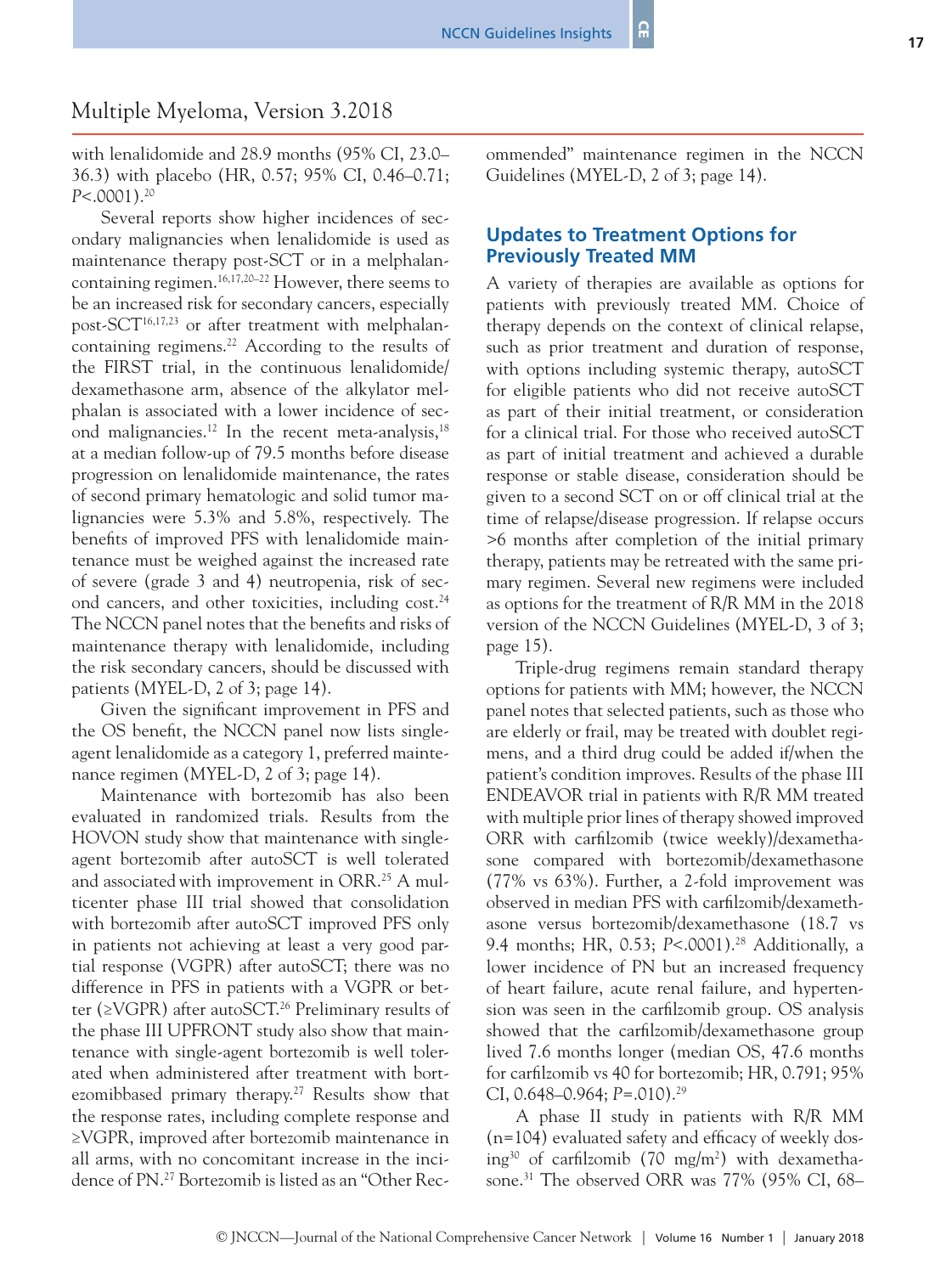85). At 13.6 months, median PFS was 16.2 months (95% CI, 10.2–21.0).31 Based on the data from the ENDEAVOR trial, the NCCN MM Panel included the combination of carfilzomib (twice weekly) and dexamethasone as a category 1, preferred option for patients with R/R MM. Carfilzomib (weekly) with dexamethasone is included under "Other Recommended Regimens" for patients with previously treated MM (MYEL-D,  $3$  of  $3$ ; page 15).

A phase II trial comparing the safety and toxicity of carfilzomib/cyclophosphamide/dexamethasone versus VCd in patients who received one prior regimen for R/R MM showed that carfilzomib/cyclophosphamide/dexamethasone is well tolerated, with carfilzomib having a similar toxicity profile to that seen in other trials.32 Considering these data, the panel included carfilzomib/cyclophosphamide/dexamethasone under "Other Recommended Option" for patients with previously treated MM (MYEL-D, 3 of 3; page 15).

For patients with R/R MM who have received at least one prior therapy, 3 regimens were added as category 1: ixazomib/lenalidomide/dexamethasone for those who have received at least one prior therapy, and daratumumab/lenalidomide/dexamethasone and daratumumab/bortezomib/dexamethasone based on the results of the multicenter, randomized, phase III POLLUX and CASTOR trials, respectively.<sup>33,34</sup>

For patients with R/R MM who have received ≥2 prior therapies, including an IMiD and a PI, and who have demonstrated disease progression on or within 60 days of completion of the last therapy, 2 new regimens were added as options in the updated guidelines: ixazomib/pomalidomide/dexamethasone and daratumumab/pomalidomide/dexamethasone. The inclusion of ixazomib/pomalidomide/dexamethasone was based on the results of recently reported phase I/II studies.<sup>32,35</sup> The inclusion of daratumumab/pomalidomide/dexamethasone was based on the results of a phase Ib multicenter study that included >100 patients who had received ≥2 prior lines of therapy (excluding daratumumab or pomalidomide).36 At a median follow-up of 13.1 months, the ORR was 60%, and median PFS and OS were 8.8 and 17.5 months, respectively; the estimated survival at 1 year was 66%.36 Phase III studies of daratumumab/pomalidomide/dexamethasone compared with pomalidomide/dexamethasone are ongoing. The addition of IMiDs to daratumumab in patients with refractory MM may overcome refractoriness in both agents.<sup>37</sup>

Daratumumab can interfere with cross-matching and red blood cell antibody screening; therefore, the NCCN panel recommends performing a type and screen before administering this agent to inform future matching. Daratumumab can also interfere with immunofixation assays used to determine response to therapy if the dominant myeloma clone is IGG kappa, because daratumumab is itself an IGG monoclonal antibody.

Patients with an aggressive relapse may need multidrug combinations for effective disease control; VTD-PACE (bortezomib, dexamethasone, thalidomide, cisplatin, doxorubicin, cyclophosphamide, and etoposide) $38-40$  is one such regimen that is now an option listed under "Useful in Certain Circumstances" for treating previously treated aggressive MM (MYEL-D, 3 of 3; page 15).

The full list of recommended regimens for previously treated MM can be found on page 15 (MYEL-D, 3 of 3).

# **Conclusions**

These NCCN Guidelines Insights highlight important updates/changes specific to treatment options for newly diagnosed and R/R MM in the 2018 version of the NCCN Guidelines for MM. The NCCN Guidelines are in continuous evolution, and are updated annually or more often if new, high-quality clinical data become available. The recommendations in the NCCN Guidelines, with few exceptions, are based on evidence from clinical trials. Expert medical clinical judgment is required when applying these guidelines in the context of individual clinical circumstances to provide optimal care. Both physicians and patients have a responsibility to jointly explore and select the most appropriate option from among the available alternatives. When possible, consistent with NCCN philosophy, the panel strongly encourages patient/physician participation in prospective clinical trials.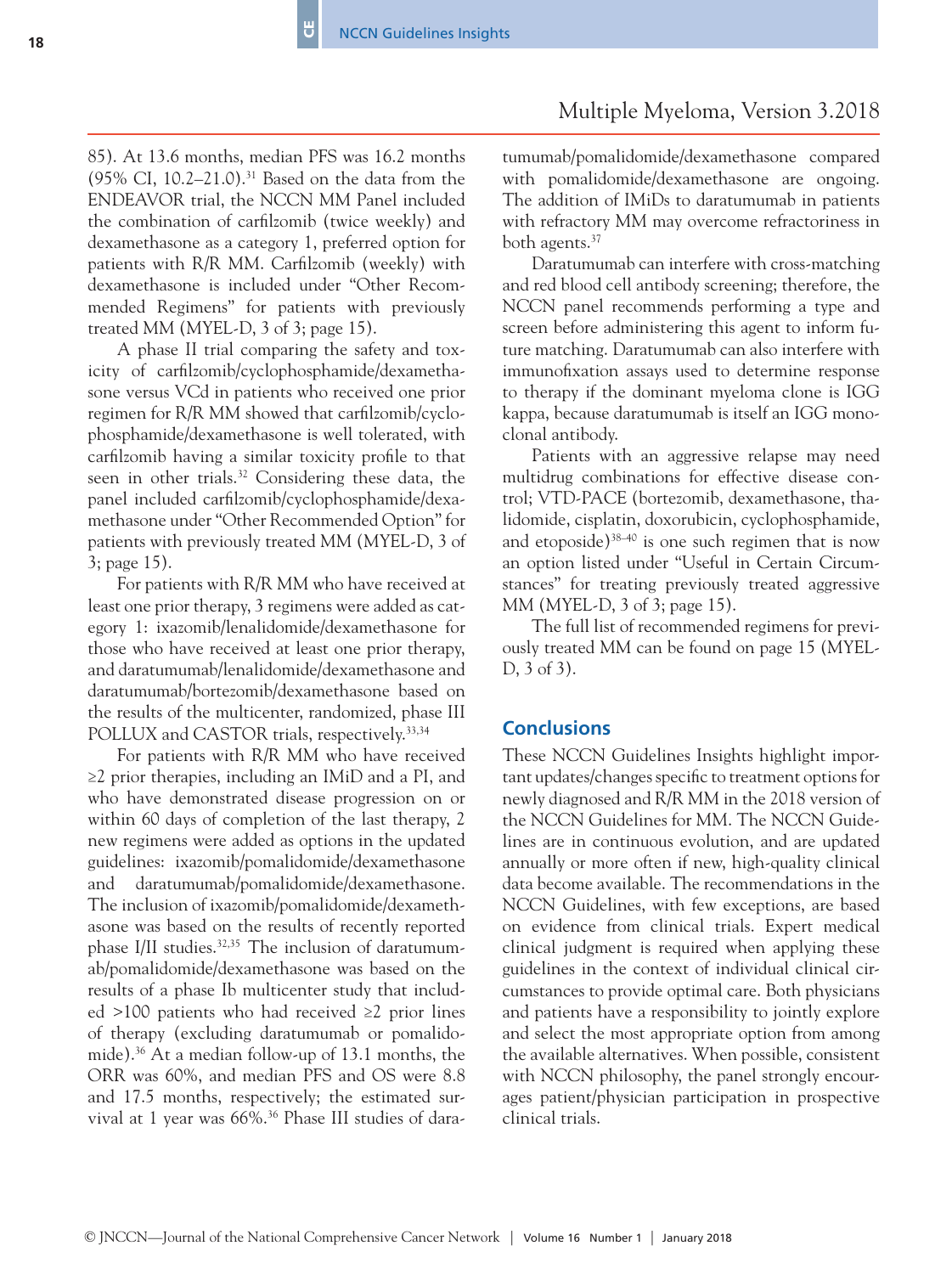#### **References**

- **1.** Siegel RL, Miller KD, Jemal A. Cancer Statistics, 2017. CA Cancer J Clin 2017;67:7–30.
- **2.** Richardson PG, Weller E, Lonial S, et al. Lenalidomide, bortezomib, and dexamethasone combination therapy in patients with newly diagnosed multiple myeloma. Blood 2010;116:679–686.
- **3.** Kumar S, Flinn I, Richardson PG, et al. Randomized, multicenter, phase 2 study (EVOLUTION) of combinations of bortezomib, dexamethasone, cyclophosphamide, and lenalidomide in previously untreated multiple myeloma. Blood 2012;119:4375–4382.
- **4.** Roussel M, Lauwers-Cances V, Robillard N, et al. Front-line transplantation program with lenalidomide, bortezomib, and dexamethasone combination as induction and consolidation followed by lenalidomide maintenance in patients with multiple myeloma: a phase II study by the Intergroupe Francophone du Myelome. J Clin Oncol 2014;32:2712–2717.
- **5.** Durie BG, Hoering A, Abidi MH, et al. Bortezomib with lenalidomide and dexamethasone versus lenalidomide and dexamethasone alone in patients with newly diagnosed myeloma without intent for immediate autologous stem-cell transplant (SWOG S0777): a randomised, open-label, phase 3 trial. Lancet 2017;389:519–527.
- **6.** Moreau P, Pylypenko H, Grosicki S, et al. Subcutaneous versus intravenous administration of bortezomib in patients with relapsed multiple myeloma: a randomised, phase 3, non-inferiority study. Lancet Oncol 2011;12:431–440.
- **7.** Arnulf B, Pylypenko H, Grosicki S, et al. Updated survival analysis of a randomized, phase 3 study of subcutaneous versus intravenous bortezomib in patients with relapsed multiple myeloma. Haematologica 2012;97:1925– 1928.
- **8.** Reeder CB, Reece DE, Kukreti V, et al. Cyclophosphamide, bortezomib and dexamethasone induction for newly diagnosed multiple myeloma: high response rates in a phase II clinical trial. Leukemia 2009;23:1337–1341.
- **9.** Einsele H, Liebisch P, Langer C, et al. Velcade, intravenous cyclophosphamide and dexamethasone (VCD) induction for previously untreated multiple myeloma (German DSMM XIa Trial) [abstract]. Blood 2009;114:Abstract 131.
- **10.** Reeder CB, Reece DE, Kukreti V, et al. Long-term survival with cyclophosphamide, bortezomib and dexamethasone induction therapy in patients with newly diagnosed multiple myeloma. Br J Haematol 2014;167:563–565.
- **11.** Jimenez Zepeda HV, Duggan P, Neri PE, Bahlis NJ. Cyclophosphamide, bortezomib and dexamethasone (CyBORD) is a feasible and active regimen for non-transplant eligible multiple myeloma patients [abstract]. Blood 2014;124:Abstract 5754.
- **12.** Benboubker L, Dimopoulos MA, Dispenzieri A, et al. Lenalidomide and dexamethasone in transplant-ineligible patients with myeloma. N Engl J Med 2014;371:906–917.
- **13.** Hulin C, Belch A, Shustik C, et al. Updated outcomes and impact of age with lenalidomide and low-dose dexamethasone or melphalan, prednisone, and thalidomide in the randomized, phase III FIRST trial. J Clin Oncol 2016;34:3609–-3617.
- **14.** Rajkumar SV, Jacobus S, Callander N, et al. A randomized phase III trial of lenalidomide pus high-dose dexamethasone versus lenalidomide plus lowdose dexamethasone in newly diagnosed multiple myeloma (E4A03): a trial coordinated by the Eastern Cooperative Oncology Group [abstract]. Blood 2006;108:Abstract 799.
- **15.** Rajkumar SV, Jacobus S, Callander NS, et al. Lenalidomide plus high-dose dexamethasone versus lenalidomide plus low-dose dexamethasone as initial therapy for newly diagnosed multiple myeloma: an open-label randomised controlled trial. Lancet Oncol 2010;11:29–37.
- **16.** Attal M, Lauwers-Cances V, Marit G, et al. Lenalidomide maintenance after stem-cell transplantation for multiple myeloma. N Engl J Med 2012;366:1782–1791.
- **17.** McCarthy PL, Owzar K, Hofmeister CC, et al. Lenalidomide after stem-cell transplantation for multiple myeloma. N Engl J Med 2012;366:1770–1781.
- **18.** McCarthy PL, Holstein SA, Petrucci MT, et al. Lenalidomide maintenance after autologous stem-cell transplantation in newly diagnosed multiple myeloma: a meta-analysis. J Clin Oncol 2017;35:3279–3289.
- **19.** Palumbo A, Hajek R, Delforge M, et al. Continuous lenalidomide treatment for newly diagnosed multiple myeloma. N Engl J Med 2012;366:1759–1769.
- **20.** Holstein SA, Jung SH, Richardson PG, et al. Updated analysis of CALGB (Alliance) 100104 assessing lenalidomide versus placebo maintenance after single autologous stem-cell transplantation for multiple myeloma: a randomised, double-blind, phase 3 trial. Lancet Haematol 2017;4:e431–442.
- **21.** Usmani S, Sexton R, Hoering A, et al. Second malignancies in total therapy 3 trials for newly diagnosed multiple myeloma: influence of

lenalidomide versus thalidomide in maintenance phases [abstract]. Blood 2011;118:Abstract 823.

- **22.** Palumbo A, Bringhen S, Kumar SK, et al. Second primary malignancies with lenalidomide therapy for newly diagnosed myeloma: a meta-analysis of individual patient data. Lancet Oncol 2014;15:333–342.
- **23.** Usmani SZ, Sexton R, Hoering A, et al. Second malignancies in total therapy 2 and 3 for newly diagnosed multiple myeloma: influence of thalidomide and lenalidomide during maintenance. Blood 2012;120:1597–1600.
- **24.** Musto P, Anderson KC, Attal M, et al. Second primary malignancies in multiple myeloma: an overview and IMWG consensus. Ann Oncol 2017;28:228–245.
- **25.** Sonneveld P, Schmidt-Wolf IG, van der Holt B, et al. Bortezomib induction and maintenance treatment in patients with newly diagnosed multiple myeloma: results of the randomized phase III HOVON-65/GMMG-HD4 trial. J Clin Oncol 2012;30:2946–2955.
- **26.** Mellqvist UH, Gimsing P, Hjertner O, et al. Bortezomib consolidation after autologous stem cell transplantation in multiple myeloma: a Nordic Myeloma Study Group randomized phase 3 trial. Blood 2013;121:4647–4654.
- **27.** Niesvizky R, Flinn IW, Rifkin RM, et al. Phase 3b UPFRONT study: safety and efficacy of weekly bortezomib maintenance therapy after bortezomibbased induction regimens in elderly, newly diagnosed multiple myeloma patients [abstract]. Blood 2010;116:Abstract 619.
- **28.** Dimopoulos MA, Moreau P, Palumbo A, et al. Carfilzomib and dexamethasone versus bortezomib and dexamethasone for patients with relapsed or refractory multiple myeloma (ENDEAVOR): a randomised, phase 3, open-label, multicentre study. Lancet Oncol 2016;17:27–38.
- **29.** Dimopoulos MA, Goldschmidt H, Niesvizky R, et al. Carfilzomib or bortezomib in relapsed or refractory multiple myeloma (ENDEAVOR): an interim overall survival analysis of an open-label, randomised, phase 3 trial. Lancet Oncol 2017;18:1327–1337.
- **30.** Berenson JR, Cartmell A, Bessudo A, et al. CHAMPION-1: a phase 1/2 study of once-weekly carfilzomib and dexamethasone for relapsed or refractory multiple myeloma. Blood 2016;127:3360–3368.
- **31.** Berdeja JG, Rifkin RM, Lyons R, et al. Once-weekly carfilzomib with dexamethasone demonstrated promising safety and efficacy in patients with relapsed or refractory multiple myeloma regardless of age and prior bortezomib exposure [abstract]. Blood 2016;128:2129.
- **32.** Voorhees PM, Mulkey F, Hassoun H, et al. Alliance A061202, a phase I/II study of pomalidomide, dexamethasone and ixazomib versus pomalidomide and dexamethasone for patients with multiple myeloma refractory to lenalidomide and proteasome inhibitor based therapy: phase I results [abstract]. Presented at the 57<sup>th</sup> Annual ASH Meeting; December 5-8, 2015; Orlando, Florida. Abstract 375.
- **33.** Dimopoulos MA, Oriol A, Nahi H, et al. Daratumumab, lenalidomide, and dexamethasone for multiple myeloma. N Engl J Med 2016;375:1319–1331.
- **34.** Palumbo A, Chanan-Khan A, Weisel K, et al. Daratumumab, bortezomib, and dexamethasone for multiple myeloma. N Engl J Med 2016;375:754–766.
- **35.** Krishnan AY, Kapoor P, Palmer J, et al. A phase I/II study of ixazomib (Ix) pomalidomide (POM) dexamethasone (DEX) in relapsed refractory (R/R) multiple myeloma: initial results [abstract]. J Clin Oncol 2016;34(Suppl 15):Abstract 8008.
- **36.** Chari A, Suvannasankha A, Fay JW, et al. Daratumumab plus pomalidomide and dexamethasone in relapsed and/or refractory multiple myeloma. Blood 2017;130:974–981.
- **37.** Gavriatopoulou M, Kastritis E, Ntanasis-Stathopoulos I, et al. The addition of IMiDs on daratumumab refractory multiple myeloma patients can overcome refractoriness in both agents [published online ahead of print November 22, 2017]. Blood 2017, doi: 10.1182/blood-2017-10-809293.
- **38.** Orciuolo E, Galimberti S, Ghio F, Petrini M. VDTPACE as salvage therapy for heavily pretreated MM patients [abstract]. Blood 2013;122:5377.
- **39.** Andoh S, Togano T, Itoi S, et al. Efficacy and safety of VTD-PACE regimen in relapsed or refractory multiple myeloma [abstract]. Presented at the  $16<sup>th</sup>$ International Myeloma Workshop; March 1–4, 2017; New Delhi, India. Available at: [http://docplayer.net/50653885-16th-international-abstract](http://docplayer.net/50653885-16th-international-abstract-book.html)[book.html](http://docplayer.net/50653885-16th-international-abstract-book.html). Abstract PS-102.
- **40.** Lakshman A, Singh PP, Rajkumar SV, et al. Efficacy of VDT PACE-like regimens in treatment of relapsed/refractory multiple myeloma [published online ahead of print October 25, 2017]. Am J Hematol 2017, doi: 10.1002/ ajh.24954.